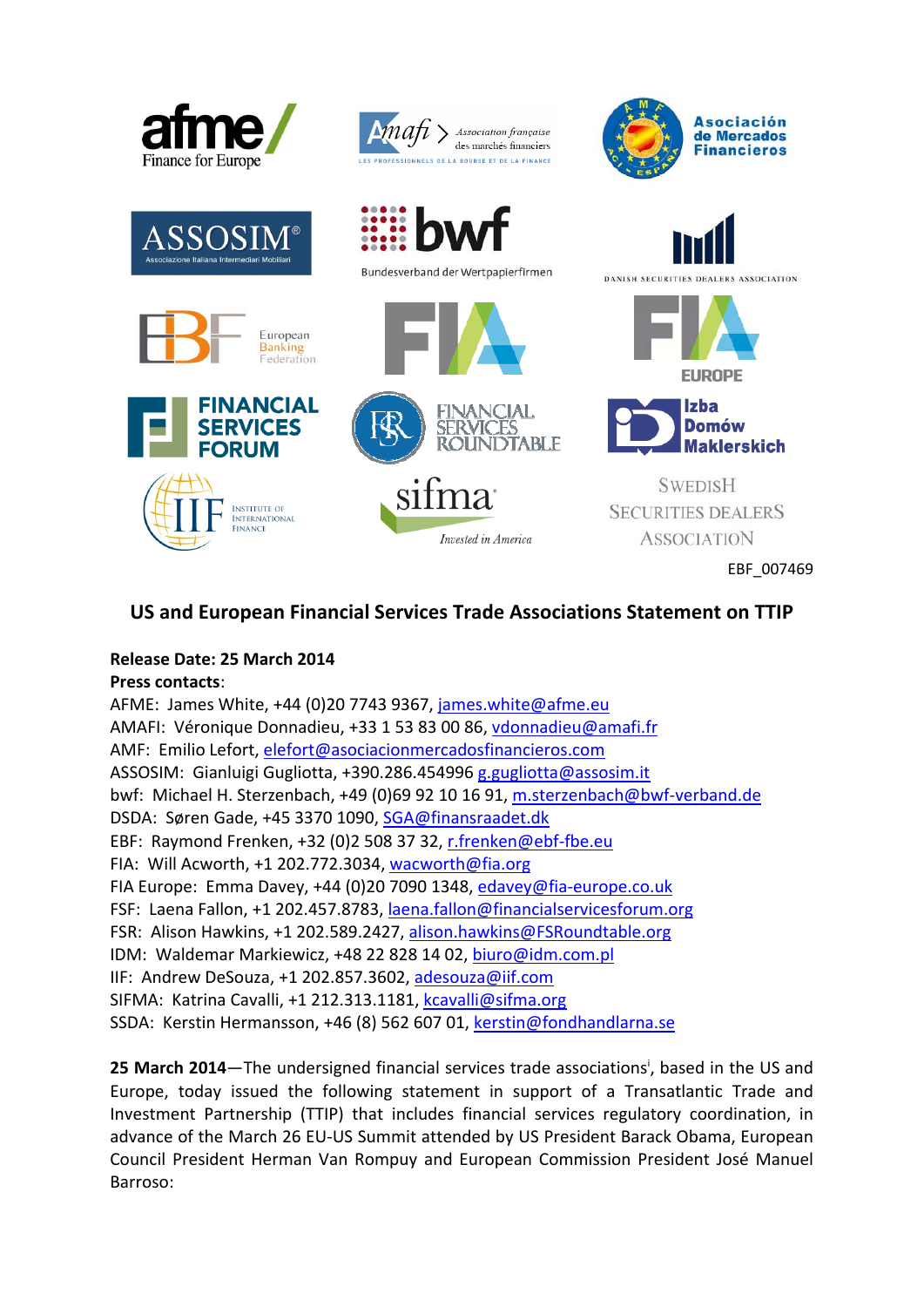"The EU‐US Summit being held this week offers the opportunity for policymakers to further strengthen the longstanding ties of friendship and trust between the two jurisdictions and to deepen their coordination on economic issues to significant mutual advantage. As part of this, there is the opportunity to enhance their financial regulatory coordination process. This is fundamental to our intertwined economies and financial markets. Importantly, a financial services regulatory framework between the US and EU would facilitate and guide efforts to promote consistent and coordinated high‐quality regulatory standards in global markets, providing significant benefits to clients. The opposite approach – divergent and conflicting regulation – risks damaging global growth, job creation, and investment and may hinder the important advances in the effectiveness and strengthening of the new regulatory environment.

"As both jurisdictions robustly implement the G‐20 Pittsburgh Summit mandates, we believe that policymakers should strengthen coordination through inclusion of financial services in TTIP. As such, it is only logical that there be a mechanism for consistency and coordination in the implementation of such regulatory reforms, as is being discussed for other economic sectors.

"This week's Summit is a critical opportunity to strengthen the transatlantic relationship, build trust, enhance coordination, reduce conflict and confusion, and improve the efficiency of regulations across jurisdictions for the benefit of regulators and the regulated alike."

‐ends‐

 $1$  The statement was issued by: The Association for Financial Markets in Europe, Association Française des Marchés Financiers, Asociación de Mercados Financieros, Associazione Italiana Intermediari Mobiliari, Bundesverband der Wertpapierfirmen e.V., Chamber of Brokerage Houses, Danish Securities Dealers Association, European Banking Federation, FIA, FIA Europe, Financial Services Forum, Financial Services Roundtable, Institute of International Finance, Securities Industry and Financial Markets Association, and Swedish Securities Dealers Association.

AFME (**Association for Financial Markets in Europe**) promotes fair, orderly, and efficient European wholesale capital markets and provides leadership in advancing the interests of all market participants. AFME represents a broad array of European and global participants in the wholesale financial markets. Its members comprise pan‐EU and global banks as well as key regional banks, brokers, law firms, investors and other financial market participants. AFME participates in a global alliance with the Securities Industry and Financial Markets Association (SIFMA) in the US, and the Asia Securities Industry and Financial Markets Association (ASIFMA) through the GFMA (Global Financial Markets Association). For more information please visit the AFME website, www.afme.eu

The **Assocation française des marchés financiers** (AMAFI) is the representative body for professionals working in the securities industry and financial markets in France. AMAFI has more than 120 members. Most are investment firms but some are credit institutions authorised to provide investment services. And one‐third are subsidiaries of non‐French firms. In all, we represent nearly 10,000 professionals. The majority of our members work directly or indirectly in the financial markets, particularly in equities and derivatives. A few of them operate infrastructures such as regulated and organised markets, the clearing house and a settlement system.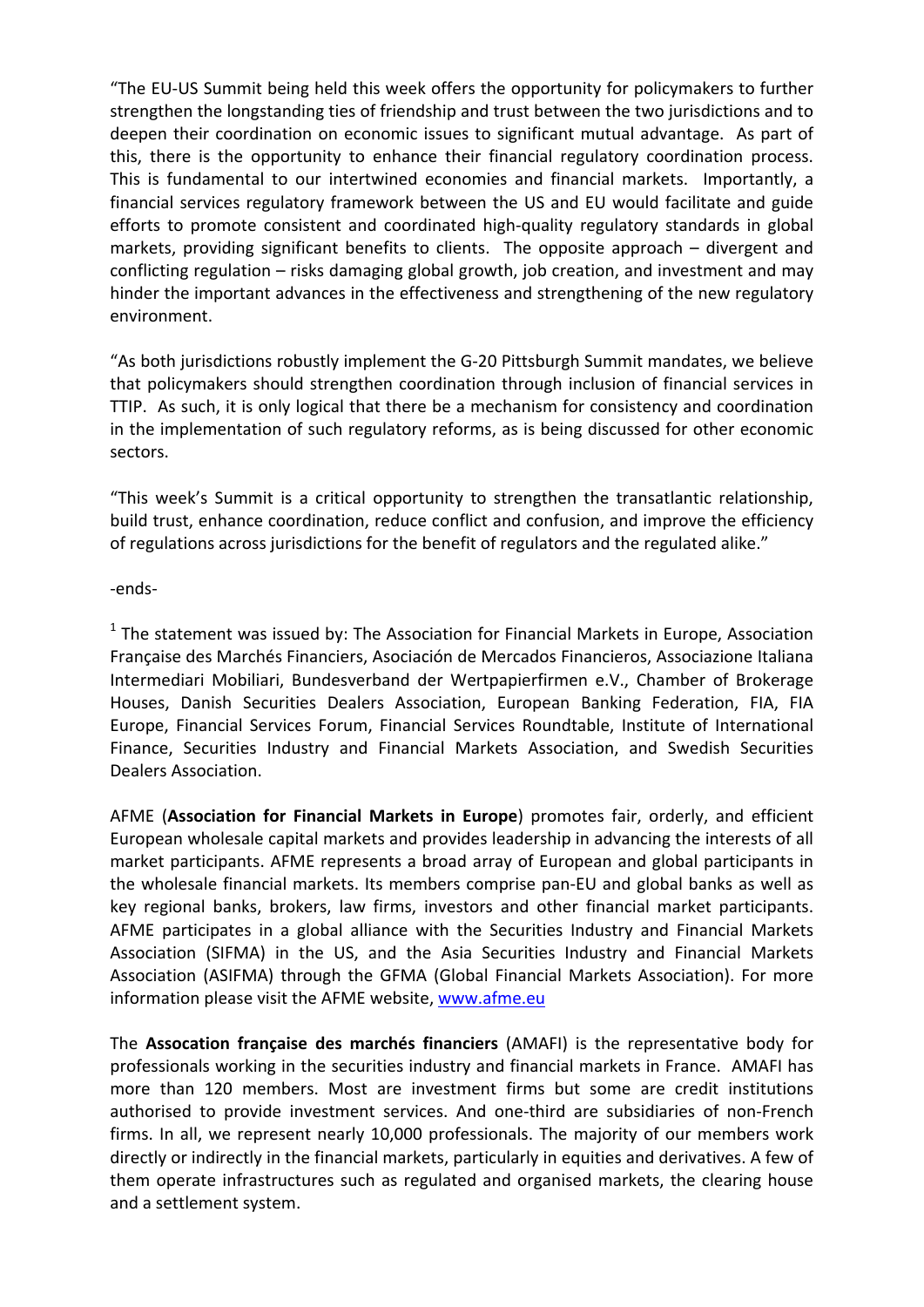The **Asociación de Mercados Financieros – AMF** (Spanish Association of Financial Markets) comprises institutions and its professionals across the spectrum of financial market instruments. Its member base is made up of over 50 corporations: banks, securities houses, brokers, etc. trading in all sorts of instruments, i.e. stocks, shares, fixed income, derivatives and FX. In short: any institution operating in Spain, either foreign or national, under the supervision of Bank of Spain and the CNMV.

ASSOSIM (**Associazione Italiana Intermediari Mobiliari**) is the Italian Association of Financial Intermediaries, which represents the majority of financial intermediaries acting in the Italian Markets. ASSOSIM has nearly 80 members represented by banks, investment firms, branches of foreign brokerage houses, active in the Investment Services Industry, mostly in primary and secondary markets of equities, bonds and derivatives, for some 82% of the total trading volume.

The **Bundesverband der Wertpapierfirmen e.V.** (bwf) was created in September 2003 on the initiative of three hitherto existing German trade associations. Since January 2004 it has continued the business of these associations with the goal of protecting and promoting conjointly the common professional interests of Germany's securities trading firms on a national, European and global level. www.bwf‐verband.de

The **Danish Securities Dealers Association** is the trade organization for members of a regulated market and other companies whose main activities are related to the Danish securities market.

Launched in 1960, the **European Banking Federation** is the voice of the European banking sector from countries in the European Union and the European Free Trade Association. Members of the federation are 32 national banking associations. The EBF represents the interests of some 4,500 banks, large and small, wholesale and retail, local and cross‐border financial institutions. Together, these banks account for over 80 percent of the total assets and deposits and some 80 percent of all bank loans in the EU alone.

**FIA's** mission is to be the thought leader, advocate and educate connecting the centrally cleared derivatives industry. FIA seeks to promote best practices and standardization in the cleared derivatives markets, provide policymakers with an informed perspective on the derivatives markets, and advocate for the interests of its members, its markets and its customers. FIA strives to protect open and competitive markets, protect the public interest through adherence to high standards of professional conduct and financial integrity, and promote public trust and confidence in the cleared markets. FIA formed an affiliation last year with FIA Europe and FIA Asia under a new structure ‐ FIA Global.

**FIA Europe's** mission is to be the thought leader, advocate and educator connecting the centrally cleared derivatives industry. FIA Europe last year formed an affiliation with FIA under a new structure ‐ FIA Global. Under this arrangement, FIA, FIA Europe and FIA Asia have strengthened their influence on cross-border issues, substantially increasing the coordination and information flow between regions and providing a powerful global voice to express the views of their members. The organisations preserve their ability to deal with legislative, regulatory and market issues in their respective time‐zones and continue to operate with their own leadership and staff, separate boards of directors and distinct memberships.